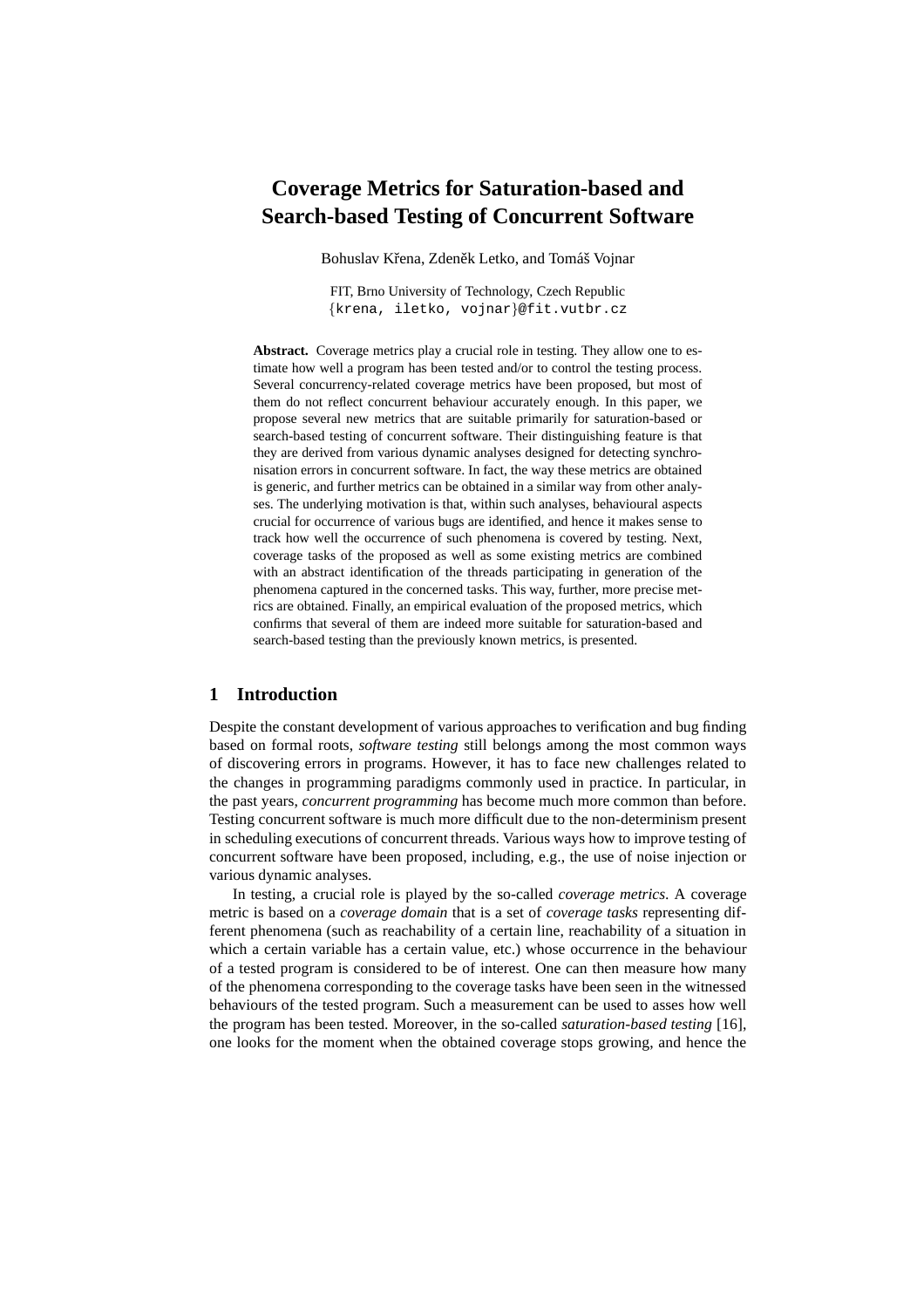testing can be stopped. Further, in *search-based testing* [12], a fitness function driving an optimisation algorithm used to control the testing process can be based on the values of a coverage metric.

For metrics used in saturation-based or search-based testing, one can identify several specific properties that they should exhibit. First, within the testing process, the obtained coverage should as often as possible grow for a while and then stabilise. Hence, it should not immediately jump to some value and stabilise on it. On the other hand, it should not take too much time for the coverage to stabilise. Also, to enable a reliable detection of stabilisation, the coverage should grow as smoothly as possible, i.e., without growing through a series of distinctive shoulders. Next, in case of testing an erroneous program, the stabilisation should ideally not happen before an error is detected. Finally, the increase in coverage should be linked with witnessing more and more behaviours that differ in their potential of exhibiting a bug.

In this paper, we propose several *new coverage metrics* suitable for saturationbased or search-based testing of concurrent programs. These metrics are based on coverage tasks derived from the information about program behaviour that is gathered or computed by various *dynamic analyses* that have been proposed for *discovering synchronisation-related errors in concurrent programs*. In fact, the idea of inferring new metrics from these analyses is rather generic and can be applied to other dynamic as well as static analyses (even those that will appear in the future) too. The proposal is motivated by the idea that within the development of such analyses, behavioural aspects of concurrent programs that are highly relevant for the existence of synchronisationrelated errors have been identified. Hence, it makes sense to measure how well the aspects of the behaviour tracked by such analyses have been covered during testing.

Further, we also combine coverage tasks of the newly proposed as well as some existing metrics with *abstract identifiers of the threads* involved in generating the phenomena reflected in the concerned tasks. The identifiers abstract away the concrete numerical identifiers of the threads, but preserve information on their type, the history of their creation, etc. This way, an increased number of coverage tasks is obtained, forming a new, more precise variant of the original metric.

We have performed an *empirical comparison* of the use of the newly proposed metrics against three common concurrency-related metrics. We show that several of the newly proposed metrics indeed meet the criteria of suitability for saturation-based and search-based testing in a significantly better way than the previously known metrics.

*Plan of the paper.* In Section 2, we discuss the related work. Section 3 details the proposed way of deriving new coverage metrics and presents several concrete new metrics. For comparison purposes, the section then also presents in a uniform way several existing metrics (one of these metrics is slightly extended too). Section 4 describes our experimental setting and the techniques we use for an abstract identification of objects and threads. Section 5 provides our experimental results. Finally, Section 6 concludes the paper and provides some notes on the possible future work.

## **2 Related Work**

As said already in the previous section, testing is one of the most common approaches used for discovering concurrency bugs. The testing process is typically empowered in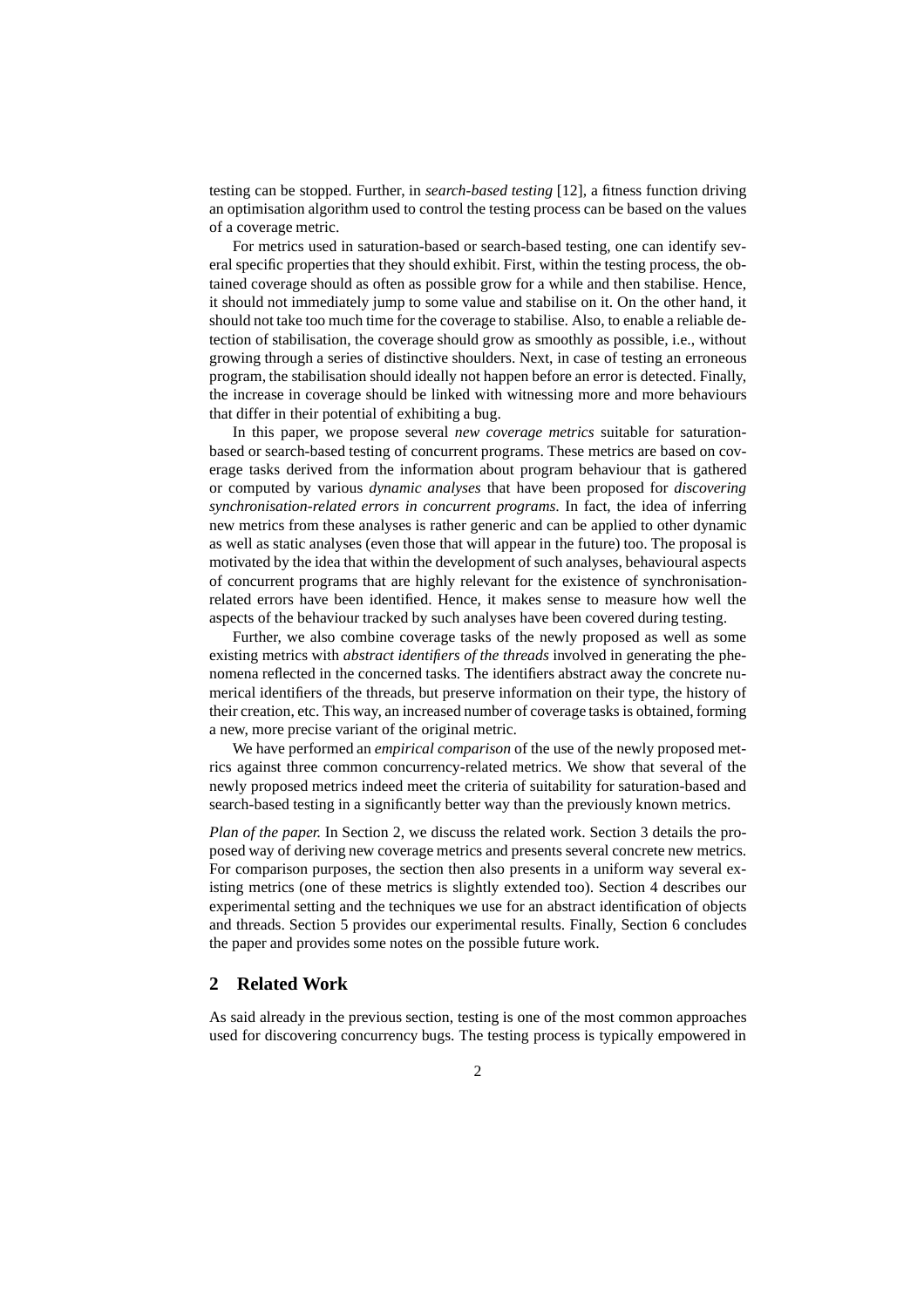some way to cope with the fact that concurrency bugs often appear only under very special scheduling circumstances. To increase chances of spotting a concurrency bug, various ways of *influencing the scheduling* are often used. An example of this approach is random or heuristic noise injection used in the IBM Concurrency Testing Tool (Con-Test) [4] or a systematic exploration of all schedules up to some number of context switches as used in the Microsoft CHESS tool [13].

Another way to improve traditional concurrency testing is to try to extrapolate the behaviour seen within a testing run and to warn about a possible error even if such an error was not in fact seen in the test execution. Such approaches are called *dynamic analyses*. Many dynamic analyses have been proposed for detecting special classes of bugs, such as data races  $[2, 5, 14, 15]$ , atomicity violations  $[10]$ , or deadlocks  $[1, 7]$ . These techniques may find more bugs than classical testing, but on the other hand, their computational complexity is usually higher, and they can also produce false alarms.

An alternative to testing and dynamic analyses is the use of *static analyses*. They avoid execution of the given program or execute it on a highly abstract level only. Various static analyses of concurrent software exist, including light-weight analyses that look for specific patterns in the code that might lead to a bug [6] or, e.g., various dataflow-based analyses that try to identify bugs like data races [8] or deadlocks [20]. *Model checking* [3] (sometimes viewed as a heavy-weight static analysis too) tries to systematically analyse all possible interleavings of threads in a given program (the CHESS approach can, in fact, be seen as a form of bounded model checking). Lightweight static analyses may produce many false alarms and heavy-weight approaches may have troubles with scalability. There also exist approaches that combine static and dynamic analyses in an attempt to suppress their deficiencies.

We build our new coverage metrics on the information that is gathered or computed by several different dynamic analyses mentioned above, namely, Eraser [15], GoldiLocks [5], AVIO [10], and GoodLock [1]. In our experiments with these metrics, we use ConTest and its noise injection mechanisms to generate different legal interleaving scenarios in repeated executions of the considered test cases. Although not explored in this paper, new coverage metrics could be derived from various static analyses too.

Many different coverage metrics have been proposed targeting probably all areas of testing in the past decades. Testing of concurrent software is not an exception. Out of the existing *concurrency-related metrics*, among the ones that we find as the probably most promising from the point of view of their practical applicability there is the metric based on du-pairs proposed in [21], the metric based on concurrent pairs of events from [2], and the synchronisation coverage [18]. We discuss these metrics in more detail in Section 3.3, and we experimentally compare our metrics with them in Section 5.

The idea of extending coverage tasks of metrics by further information has also been presented in [16] where saturation-based testing of concurrent programs is introduced. The authors propose three types of context information which can be used to refine existing metrics. The *pair context* handles situations where two events in the concurrent programs interact and makes this information explicit for the metric. The *group context* makes explicit the type of thread that performed an event (this is a special case of our abstract thread identifiers). Finally, the *thread context* explicitly identifies the thread which performed the event.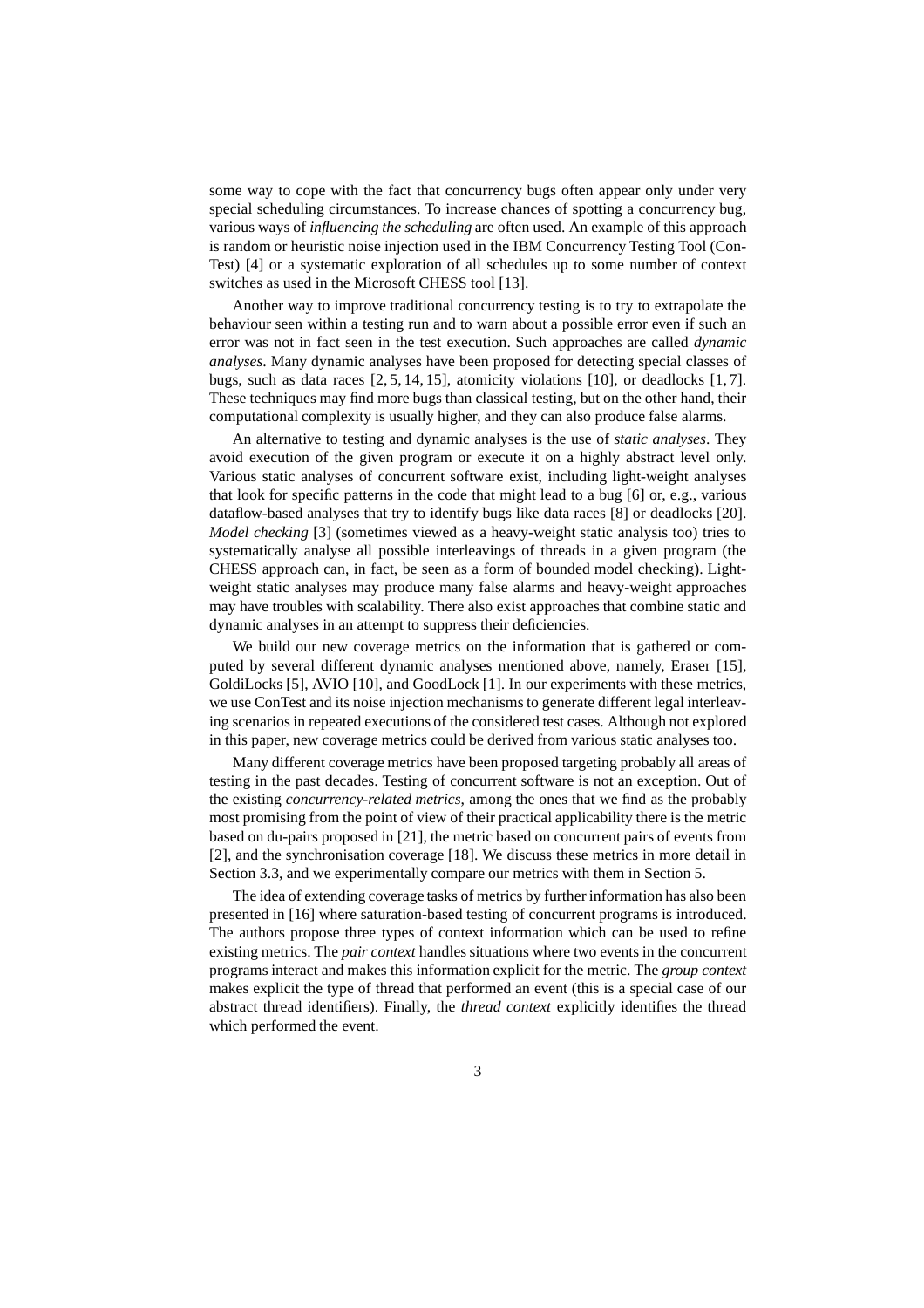# **3 Concurrency Coverage Metrics**

Our goal is to create metrics that are suitable for saturation-based and search-based testing of concurrent software. As we have already said in the introduction, metrics to be used in this context should have some special properties. In particular, during testing, the coverage should as often as possible first increase for some reasonable amount of time and then stabilise. The stabilisation should not happen too early nor too late. This typically implies that the number of coverage tasks should not be too small nor too large. The growth should not generate distinctive shoulders so that saturation can be reasonably detected. In case of testing an erroneous program, the stabilisation should as often as possible happen after the error is detected. Finally, a growth of coverage should be in some relation to witnessing more and more behaviours distinct from the point of view of their potential for generating some concurrency error. In addition, one should also consider a generic requirement for the metrics not to be too costly to use

We now first discuss a methodology how metrics satisfying the above can be obtained, and then propose several new concrete metrics. Finally, for comparison purposes, we describe (and in one case also extend) some existing metrics too.

#### **3.1 Methodology of Deriving Suitable Coverage Metrics**

To derive metrics satisfying the criteria set up above, we propose to get inspired by various existing *dynamic (and possibly even static) concurrency error detection techniques*. This is motivated by two observations: (1) These detection techniques focus on those events occurring in runs of the analysed programs that appear relevant for detection of various concurrency-related errors. (2) The techniques build and maintain a representation of the context of such events that is important for detection of possible bugs in the program. Hence, trying to measure how many of such events have been seen, and possibly in how many different contexts, seems promising from the point of view of relating the growth of a metric to an increasing likelihood of spotting an error.

The described idea is very generic, and we can speak about a new class of concurrency coverage metrics that can be obtained in the described manner. A crucial step in the creation of a new coverage metric based on some error detection algorithm is to choose suitable pieces of information available to or computed by the detection algorithm, which are then used to construct the domain of the new coverage metric such that the other, above mentioned criteria are met. This leads to a trade off among the precision of the metric and the amount of information tracked, the associated computational complexity, and speed of saturation. One extreme is to build a coverage metric directly on warnings about concurrency errors issued by the detection algorithm. In this case, we need to implement the detection algorithm entirely. Another extreme is to build a coverage metric counting just the events tracked by the detection algorithm, without their context. In such a case, we often obtain very similar metrics to already existing metrics. Within this process—which can hardly be made algorithmic and which requires certain ingenuity and also experimental evidence, it can also of course turn out that some detection algorithms are not suitable as a basis of a coverage metric at all.

Let us demonstrate the described problem on an example of two dynamic data race detection algorithms. The *vector-clock-based algorithms*, e.g., [14], maintain for each thread an internal clock which is an integer value representing the number of synchronisation events that the thread executed so far. The algorithm then also maintains for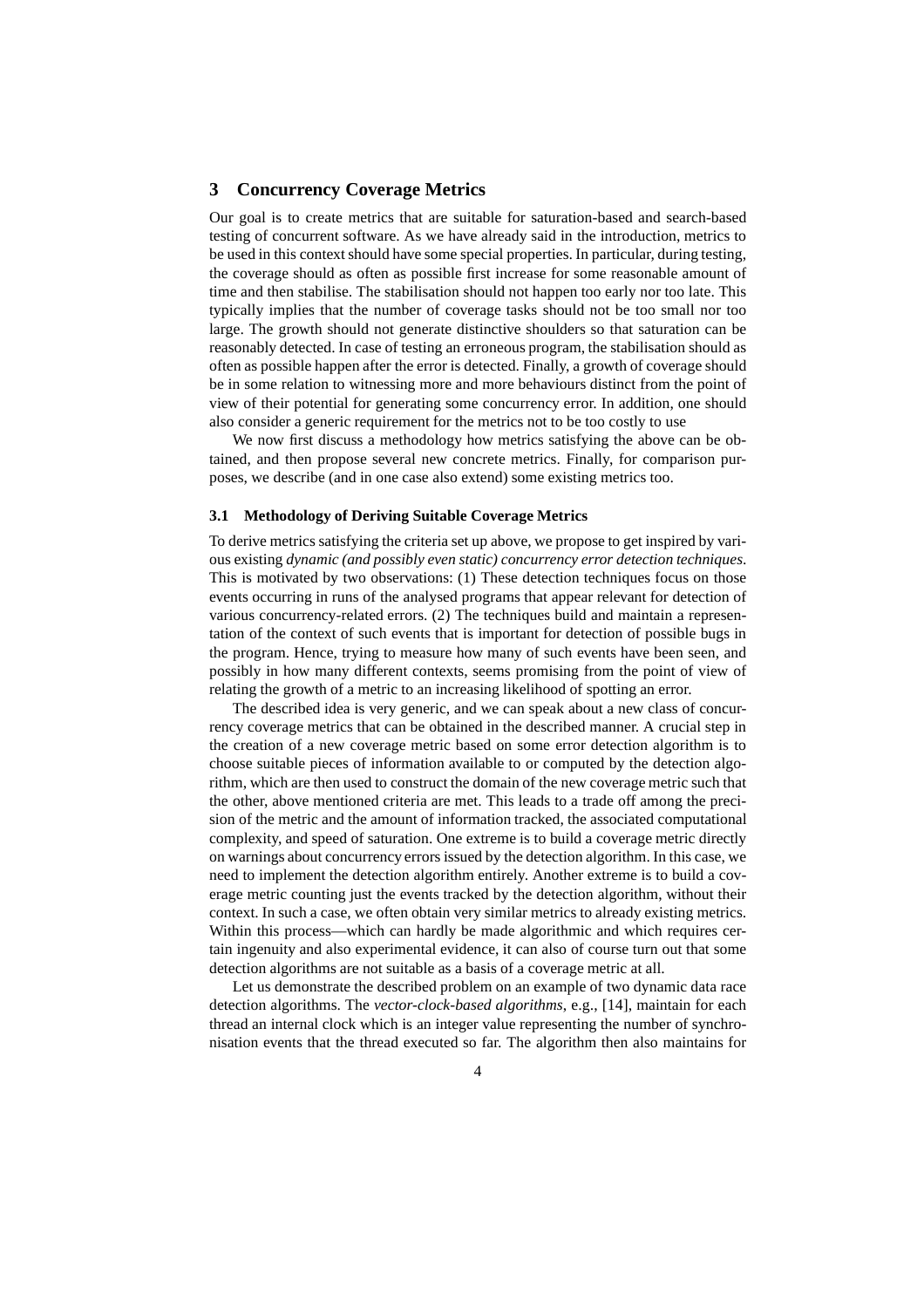each thread, each lock, and each variable vectors of clocks representing synchronisation bindings among events performed on these program elements. The goal is to obtain the so-called *happens-before relation* that says which events are *guaranteed* to happen before other events, meaning that such events cannot participate on a data race (where the order of the events must not be fixed). Nevertheless, vectors of clocks are not suitable for our purposes because they encode the history context using a too large number of values. This would lead to a huge number of coverage tasks, a slow progress towards saturation, and also a high cost of measuring the obtained coverage.

On the other hand, the Eraser algorithm [15] computes the so-called *locksets*. For each thread, the algorithm computes a set of locks currently held by the thread, and for each variable access, the algorithm uses these sets to derive the set of locks that were held by each thread that had so far accessed the variable. These so-called locksets are maintained according to a *state* assigned to each variable which represents how the variable has been operated so far (e.g., exclusively within one thread, shared among threads, for reading only, etc.). This algorithm is more suitable for our purposes because the history context used by it gives rise to a reasonable number of coverage tasks (as we show below).

Finally, we note that, according to our experimental evidence mentioned later on, the precision of the constructed metrics can further be suitably adjusted by combining their coverage tasks with some *abstract identification of the threads* involved in generating the phenomena reflected in the concerned tasks. The identification should of course not be based on the unique thread identifiers, but it can preserve information on their type, the history of their creation, etc. A similar identification can then also be used whenever the coverage tasks contain some dynamically instantiated objects (e.g., locks).

### **3.2 New Coverage Metrics**

We are now going to derive several new concrete coverage metrics. As we have already said, they are all based on some dynamic analyses used for detecting errors in synchronisation of concurrent programs. In order to allow for a quick comparison among the metrics, Table 1 presents an overview of all the proposed metrics, together with some other metrics that we will consider in our experiments. For each metric, the second column shows a tuple defining coverage tasks of the metric, and the third column contains information whether the metric is new

| Table 1. The considered coverage metrics |  |
|------------------------------------------|--|
|------------------------------------------|--|

| coverage task                        | note |
|--------------------------------------|------|
| $(pl_1, pl_2, pl_3)$                 | N    |
| $(pl_1, pl_2, pl_3, var, t_1, t_2)$  | N    |
| $(pl_1, state, lockset)$             | N    |
| $(pl_1, var, state, lockset, t_1)$   | N    |
| $(pl_1, goldilLockSetSC)$            | N    |
| $(pl_1, var, goldiLockSetSC, t_1)$   | N    |
| $(pl_1, pl_2, l_1, l_2)$             | N    |
| $(pl_1, pl_2, l_1, l_2, t_1)$        | N    |
| $(pl_1, pl_2, syncObj)$              | N    |
| $(pl_1, pl_2, syncObj, t_1, t_2)$    | N    |
| ConcurPairs $  (pl_1, pl_2, switch)$ | E    |
| $(pl_1, pl_2, var)$                  | E    |
| $(pl_1, pl_2, var, t_1, t_2)$        | M    |
| $(pl_1, mode)$                       | Е    |
|                                      |      |

(N), already existing (E), or whether it is our modification of some already known metric (M). The first item of each of the tuples representing a coverage task (denoted as  $pl_1$ ) gives a primary program location which generates the given task when reached by some thread. The rest of the tuples can then be viewed as a context under which the location is reached. For most of the metrics, we provide two versions: a basic version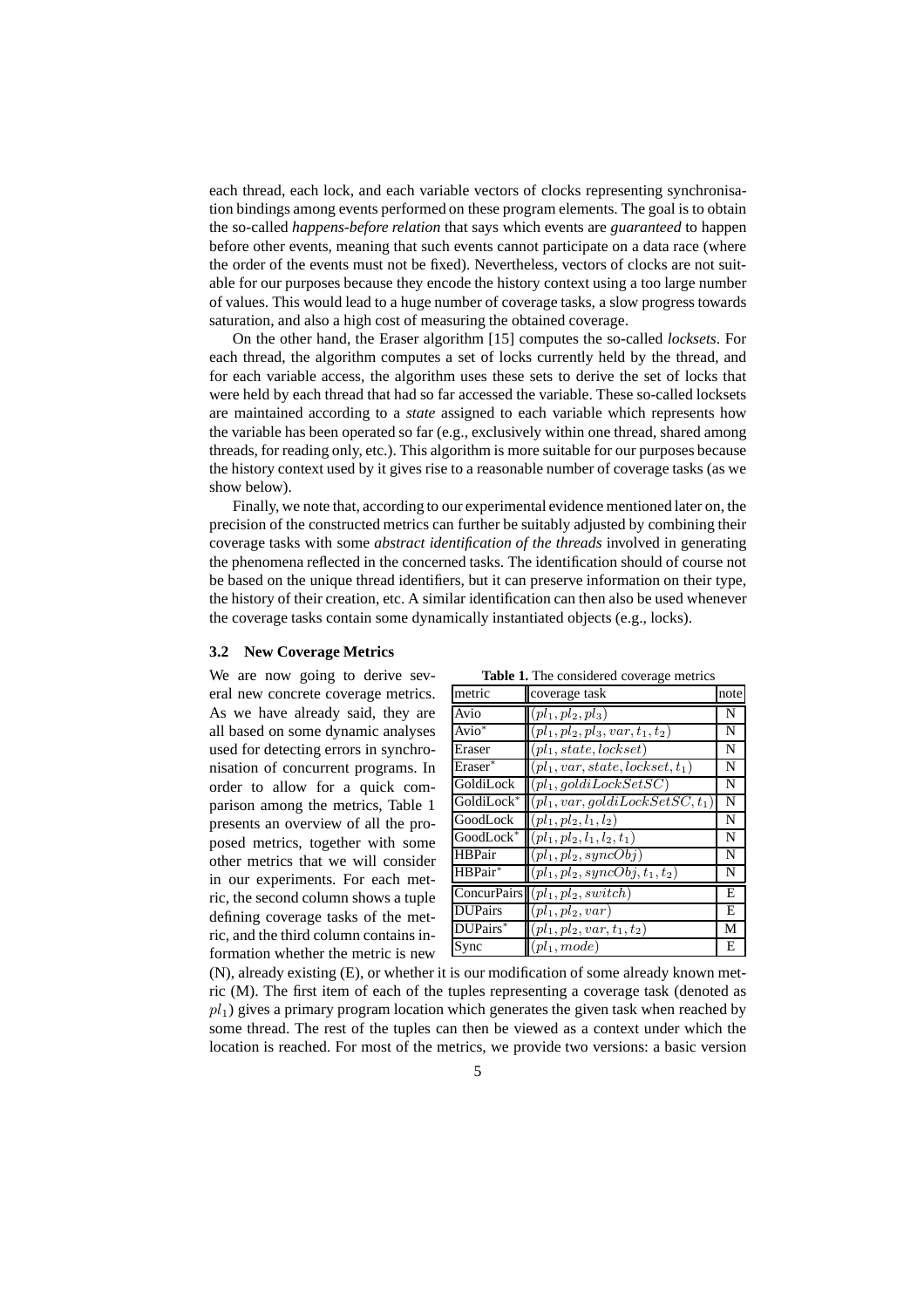and a version with an extended context, denoted by  $*$ . In the following paragraphs, the versions with the extended context are described only. The basic versions can easily be derived from them by dropping some elements of the context.

In order to make the description more concrete, in the rest of the paper, we assume the *Java memory model* [11]. In the text below, we use the following notation. V is a set of identifiers of instances of non-volatile variables (i.e., non-volatile fields of objects) that may be used in the tested program at hand,  $O$  is a set of identifiers of instances of volatile variables used in the program,  $L$  is a set of identifiers of locks used in the program, T is a set of identifiers of all threads that may be created by the program, and  $P$  is a set of all program locations in the program. We discuss one possible concrete way how the needed identifiers may be obtained in Section 4.1.

*A coverage metric based on Eraser.* The coverage metric Eraser<sup>∗</sup> is based on the Eraser algorithm [15] whose basics have been sketched above. Its coverage tasks have the form of a tuple  $(pl_1, var, state, lockset, t_1)$  where  $pl_1 \in P$  identifies the program location of an instruction accessing a shared variable var  $\in V$ , state  $\in \{virgin, exclusive,$  $exclusive', shared, modified, race\}$  gives the state in which the Eraser's finite control automaton is when the given location is reached (we consider the extended version of Eraser using the  $exclusive'$  state as introduced in [19], which is more suitable for the Java memory model), and lockset  $\subseteq L$  denotes a set of locks currently guarding the variable var. Finally,  $t_1 \in T$  represents the thread performing the access operation.

*A coverage metric based on GoldiLocks.* GoldiLocks [5] is one of the most advanced lockset-based algorithms. The main idea of this algorithm is that it combines the use of locksets with computing the happens-before relation. In GoldiLocks, locksets are allowed to contain not only locks but also volatile variables and threads. If a thread t appears in the lockset of a shared variable when the variable is accessed, it means that  $t$  is properly synchronised for using the given variable because all other accesses that might cause a data race are guaranteed to happen before the current access. The algorithm uses a limited number of elements placed in the lockset to represent an important part of the synchronisation history preceding an access to a shared variable. This is in contrast with the vector-clocks-based algorithms mentioned above. The basic GoldiLocks algorithm is still relatively expensive but can be optimised by the so-called *short circuit checks* (SC) which are three cheap checks that are sufficient for deciding race freedom between the two last accesses to a variable. The original algorithm is then used only when SC cannot prove race freedom. Our GoldiLock-based metric GoldiLock<sup>∗</sup> is based on coverage tasks having the form of tuples  $(pl_1, var, golddiLockSet, t_1)$  where  $pl_1 \in P$ gives the location of an instruction accessing a variable  $var \in V$  within a thread  $t_1 \in T$ , and  $goldiLockSet \subseteq O \cup L \cup T$  represents the lockset computed by GoldiLocks.

*A coverage metric based on Avio.* The Avio algorithm that detects atomicity violation over one variable is presented in [10]. We choose this algorithm because it does not require any additional information from the user about instructions that should be executed atomically. The algorithm considers any two consecutive accesses  $a_1$  and  $a_2$  from one thread to a shared variable  $var$  to form an atomic block  $B$ . Serialisability is then defined based on an analysis of what can happen when  $B$  is interleaved with some read or write access  $a_3$  from another thread to the variable var. Out of the eight total cases arising in this way, four (namely,  $r/w/r$ ,  $w/w/r$ ,  $w/r/w$ ,  $r/w/w$ ) are considered to lead to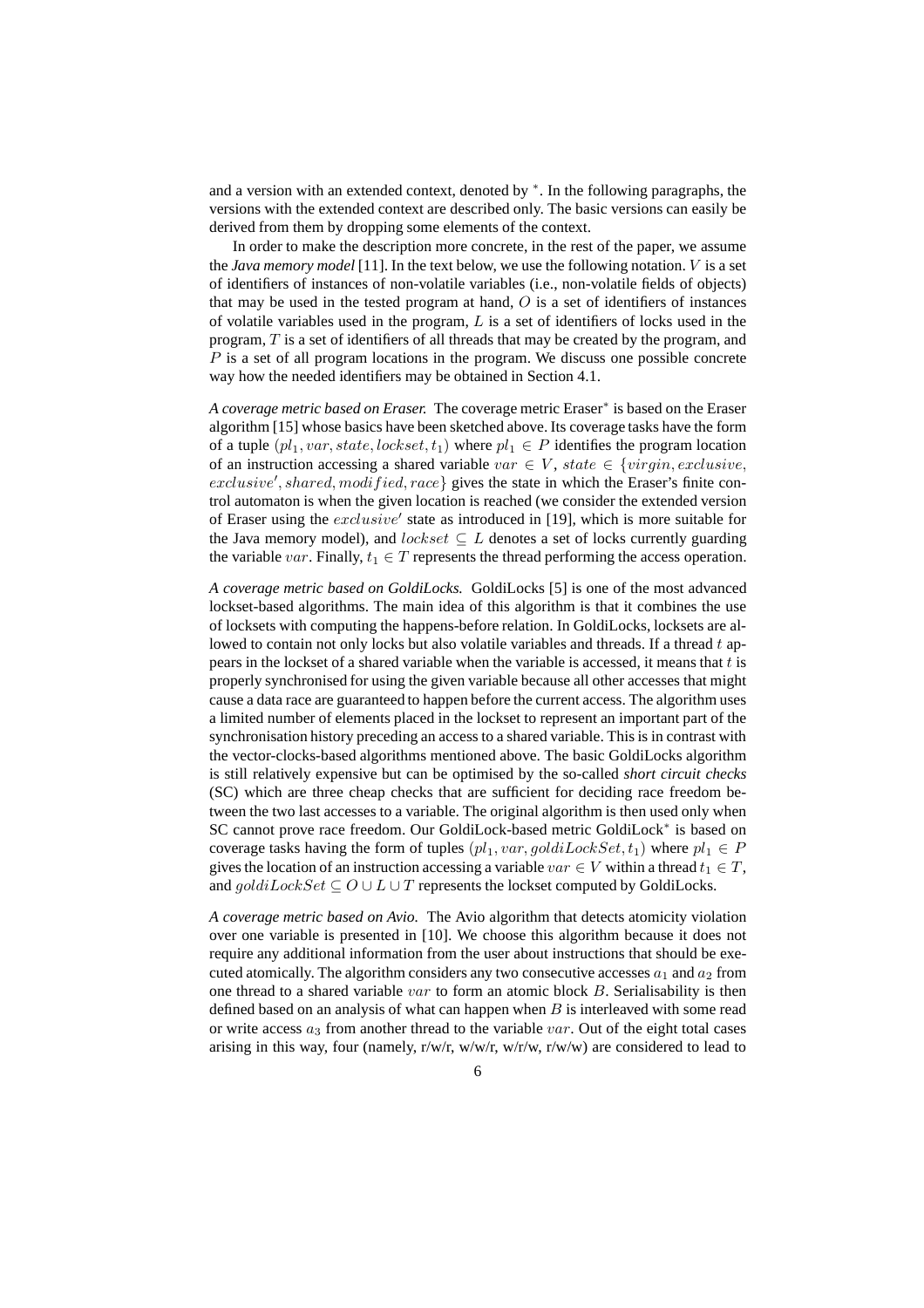an unserialisable execution. Tracking of all accesses that occur concurrently to a block B can be very expensive. Therefore, we define our criterion to consider only the last interleaving access to the concerned variable from a different thread. Our Avio<sup>∗</sup> metric uses coverage tasks in the form of tuples  $(pl_1, pl_2, pl_3, var, t_1, t_2)$  where  $var \in V$ ,  $pl_1, pl_2, pl_3 \in P$ , and  $t_1, t_2 \in T$ . The considered atomic block B spans between  $pl_1$ and  $pl_2$ , and it is executed by a thread  $t_1$ . Finally,  $pl_3$  gives a location of an instruction executed in a thread  $t_2$  that interferes with the block  $B$ .

*A coverage metric based on GoodLock.* GoodLock is a popular deadlock detection algorithm that exists in several modifications—we, in particular, build on its modification published in [1]. The algorithm builds the so-called *guarded lock graph* which is a labelled oriented graph where nodes represent locks, and edges represent nested locking within which a thread that already has some lock asks for another one. Labels over edges provide additional information about the thread that creates the edge. The algorithm searches for cycles in the graph wrt. the edge labels in order to detect deadlocks. Our metric focuses on occurrence of nested locking that is considered interesting by GoodLock. We omit collection of the locksets of the threads which the original algorithm uses as one element of the edge label because this information is used in the algorithm to suppress certain false alarms only. Our GoodLock<sup>∗</sup> metric is therefore based on coverage tasks in the form of tuples  $(pl_1, pl_2, l_1, l_2, t_1)$  where  $pl_1, pl_2 \in P$ ,  $l_1, l_2 \in L$ , and  $t_1 \in T$ . Such a task is covered when the thread  $t_1$  has obtained the lock  $l_1$  at  $pl_1$ , and now the same thread is obtaining the lock  $l_2$  at  $pl_2$ .

*A coverage metric based on happens-before pairs.* This coverage metric is motivated by observations we get from the GoldiLocks algorithm and the vector-clock algorithms, both of them depending on computation of the happens-before relation. In order to get rid of the possibly huge number of coverage tasks produced by the vector-clock algorithms and trying to decrease the computational complexity needed when the full GoldiLocks algorithm is used, we focus on pieces of information the algorithms use for creating their representations of the analysed program behaviours (without actually computing and using these representations). All of these algorithms rely on synchronisation events observed along the execution path. Inspired by this, we propose the HBPair<sup>∗</sup> metric that tracks successful synchronisation events based on locks, volatile variables, wait-notify operations, and thread start and join operations used in Java. A coverage task is defined as a tuple  $(pl_1, pl_2, syncObj, t_1, t_2)$  where  $pl_1 \in P$  is a program location in a thread  $t_1 \in T$  that was synchronised with the location  $pl_2 \in P$  of the thread  $t_2 \in T$  using the synchronisation objects  $syncObj \in L \cup O \cup \{\perp\}$ . Here,  $\perp$ represents a thread start or a successful join synchronisation where no synchronisation object is needed.

#### **3.3 Existing Metrics**

In order to compare our metrics with already existing metrics, we further consider—and in one case also extend—the following metrics.

*Coverage based on concurrently executing instructions (ConcurPairs).* The coverage of concurrent pairs of events proposed in [2] is a metric in which each coverage task is composed of a pair of program locations that are assumed to be encountered consecutively in a run and a third item that is  $true$  or  $false$ . It is  $false$  iff the two locations are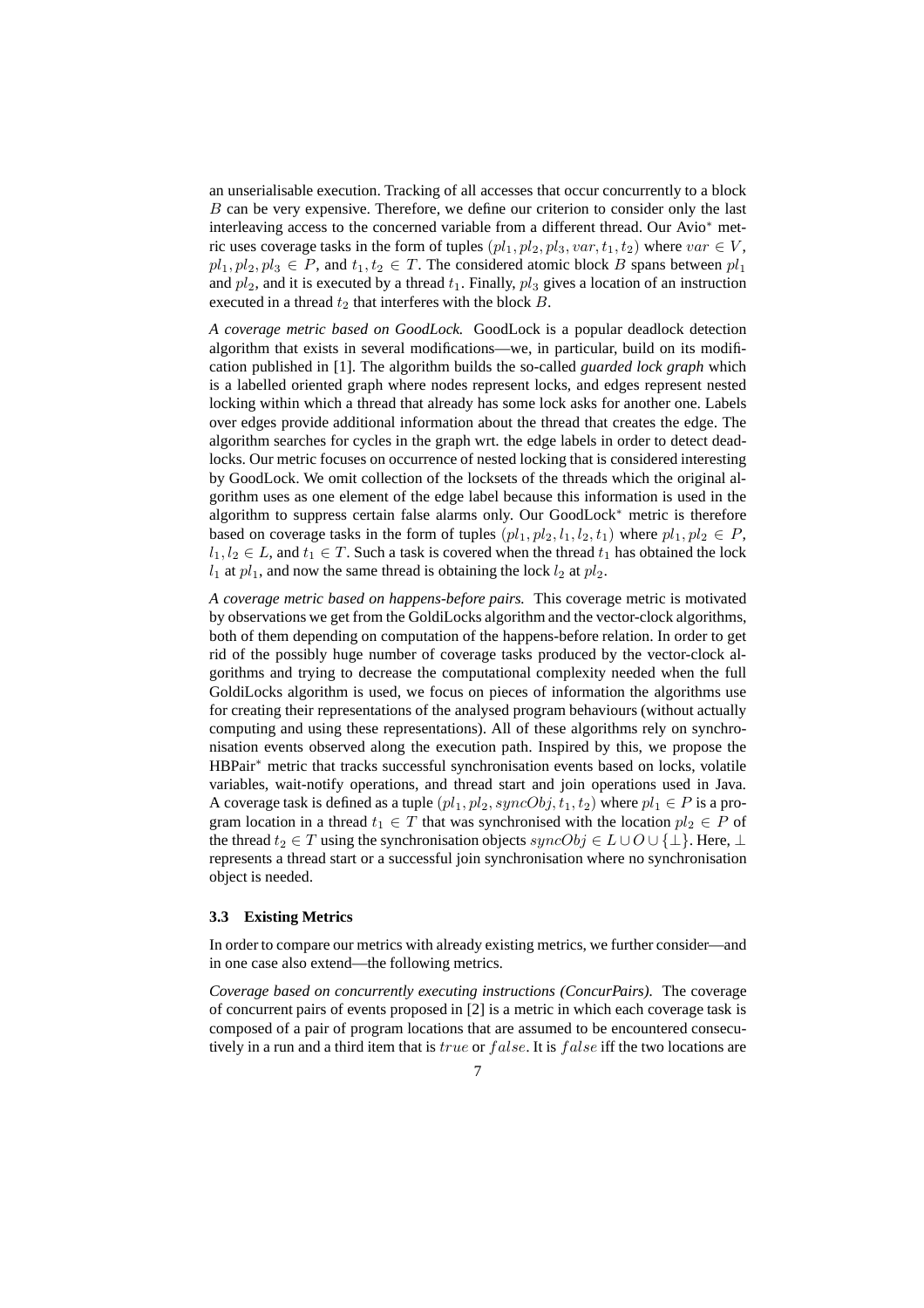visited by the same thread and true otherwise—that is, true means that there occurred a context switch between the two program locations. This metric provides statement coverage information (using the  $false$  flag) and interleaving information (using the  $true$ flag) at once. In our notation, each task of the metric is a tuple  $(pl_1, pl_2, switch)$  where  $pl_1, pl_2 \in P$  represent the consecutive program locations (only concurrency primitives and variable accesses are monitored), and switch  $\in \{true, false\}$  denotes whether the context switch occurs in between of them. Since this metric produces a large number of coverage tasks even for small programs, we decided not to enrich it with any further context information.

*Definition-use coverage.* This coverage metric is based on the *all-du-path* coverage metric for parallel programs described in [21]. This metric considers coverage tasks in the form of triples  $(var, d, u)$  where var is a shared variable, d is a node in the parallel program flow graph (PPFG) where the value of var is defined, and  $u$  is a node in the PPFG where the value is read. The du-pair therefore denotes an existing path in the PPFG from a node d to a node u where the value of var from d is still available, i.e., there is no node redefining the value of var on the path between d and  $u$ . We consider the original all-du-pair coverage metric (denoted as DUPairs), and we also extend it to a metric which adds more context information to the coverage tasks. Our metric DUPairs<sup>\*</sup> is based on coverage tasks in the form of tuples  $(pl_1, pl_2, var, t_1, t_2)$  where  $pl_1, pl_2 \in P$  represent program locations where the value of the variable  $var \in V$  is defined and used, respectively,  $t1 \in T$  denotes the thread that performed the definition of var at  $pl_1$ , and  $t_2 \in T$  denotes the thread that subsequently uses the value at  $pl_2$ .

*Synchronisation coverage (Sync).* The synchronisation coverage [18] focuses on the use of synchronisation primitives and does not directly consider thread interleavings. Coverage tasks of the metric are defined based on various distinctive situations that can occur when using each specific type of synchronisation primitives. For instance, in the case of a synchronised block (defined using the Java keyword synchronised), the obtained tasks are: *synchronisation visited*, *synchronisation blocking*, and *synchronisation blocked*. The synchronisation visited task is basically just a code coverage task. The other two are reported when there is an actual contention between synchronised blocks—when a thread  $t_1$  reaches a synchronised block A and stops because another thread  $t_2$  is inside a block B synchronised on the same lock. In this case, A is reported as blocked, and  $B$  as blocking (both, in addition, as visited). In our notation, the metric is defined using tuples of the form  $(pl_1, mode)$  where  $pl_1 \in P$  represents the program location of a synchronisation primitive, and mode represents an element from the set of the distinctive situations relevant for the given type of synchronisation.

# **4 The Infrastructure Used for Experiments**

Our architecture for collecting concurrency related coverage is built upon the IBM Java Concurrency Testing Tool (ConTest) [4]—an advanced tool for testing, debugging, and measuring test coverage for concurrent Java programs. The tool provides a facility for bytecode instrumentation and a listeners infrastructure allowing one to create *plug-ins* for collecting various pieces of information about the multi-threaded Java programs being executed as well as to easily implement various algorithms for dynamic analyses. The tool is itself able to collect structural coverage metrics (basic blocks, methods) and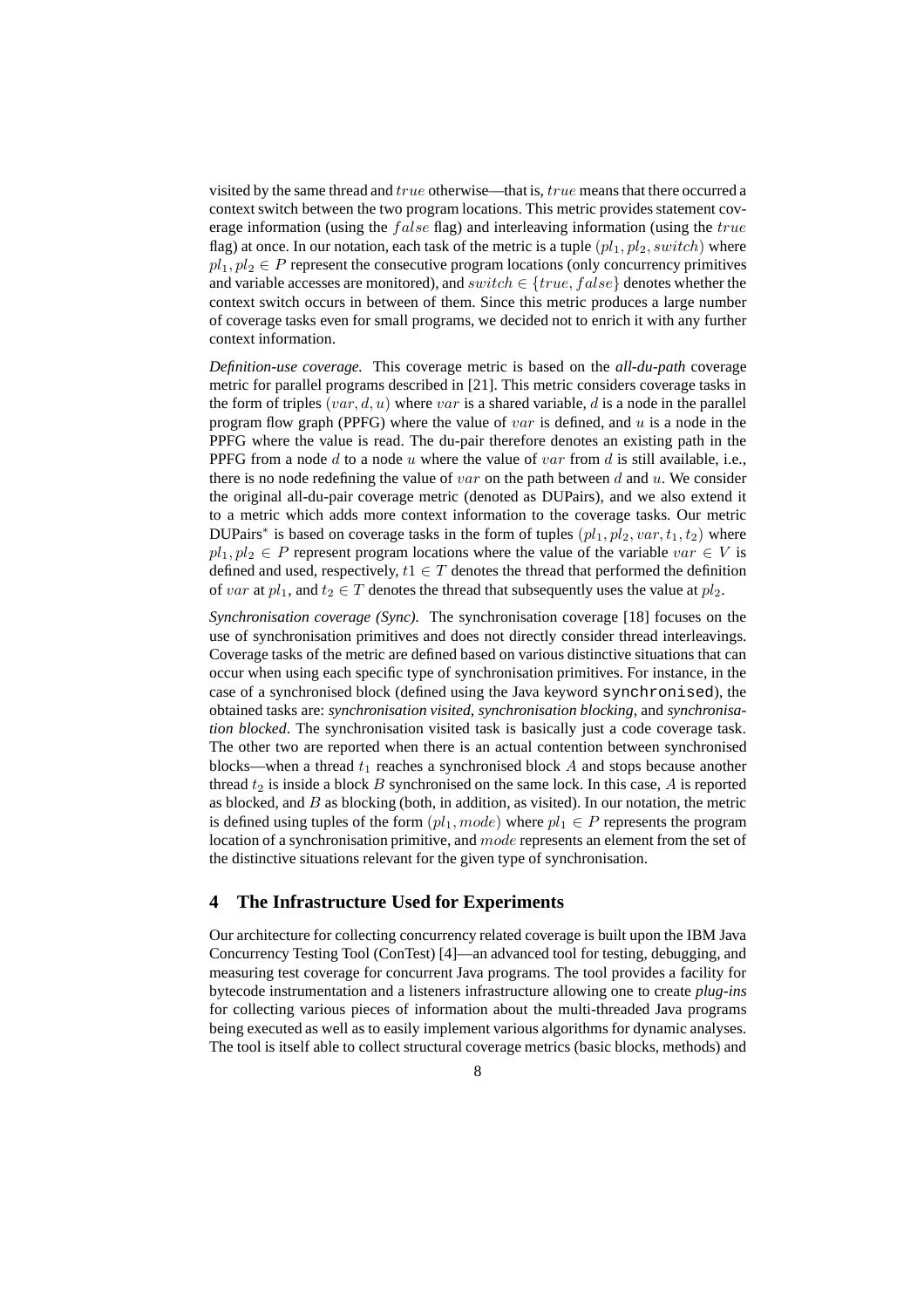some concurrency-related metrics (ConcurPairs, Sync) too. ConTest further provides a noise injection facility which injects the so-called noise into the execution of a tested application and so allows us to observe different legal interleavings if the test is executed repeatedly. We use our platform called SearchBestie [9] to set up and execute tests with ConTest, and to collect, maintain, and export results produced by ConTest and its plugins from multiple executions of a test.

### **4.1 Abstract Object and Thread Identification**

Our coverage metrics introduced in Section 3 are based on tasks that include identification of threads and instances of variables and locks. The Java virtual machine (JVM) generates identifiers of objects and threads dynamically. Such identifiers are, however, not suitable for our purposes: (1) In long runs, too many of them may be generated. (2) We would like to be able to match semantically equivalent tasks generated in different runs (may be not precisely, but at least with a reasonable precision), and the identifiers generated by JVM for the same threads (from the semantical point of view) in different runs will quite likely be different.

Previous works, such as [16], used Java types to identify threads. We consider this type-based identification of elements as too rough. Our goal is to create identifiers which distinguish behaviour of objects and threads within the program more accurately, but still keeping a reasonable level of abstraction so the set of such abstract identifiers remains of a moderate size.

Our abstract *object identification* (used to identify locks as well as instances of variables<sup>1</sup>) is based on the observation that, usually, objects created in the same place in the program are used in a similar way. For instance, there are usually many instances of the class String in an average Java program, but all strings that are created within invocations of the same method will probably be manipulated similarly. Therefore, we define an object identifier as a tuple  $(type, loc)$  where type refers to the type of the object, and  $loc$  refers to the top of the stack (excluding calls to constructors) when the object is created. The record at top of the stack contains a method, source file, and line of code.

Our abstract *thread identification* is based on an observation that the type and place of creation are not sufficient to build a thread identifier. Several threads created at the same program location (e.g., in a loop) can subsequently process different data and therefore behave differently. We need more information concerning the thread execution trace to better capture the behaviour of threads. Therefore, we use as the identifier a tuple  $(type, hash)$  where  $type$  denotes the type of the object implementing the thread, and hash contains a hash value computed over a sequence of  $n$  first method identifiers that the thread executed after its creation (if the thread terminates sooner, then all methods it executed are taken into account). The value of  $n$  influences precision of the abstraction. Of course, when a pool of threads (a set of threads started once and used for several tasks) is used, the computation of the hash value must be restarted immediately after picking the thread up from the pool.

<sup>&</sup>lt;sup>1</sup> Instances of variables are identified by an object identifier and the appropriate field of the object.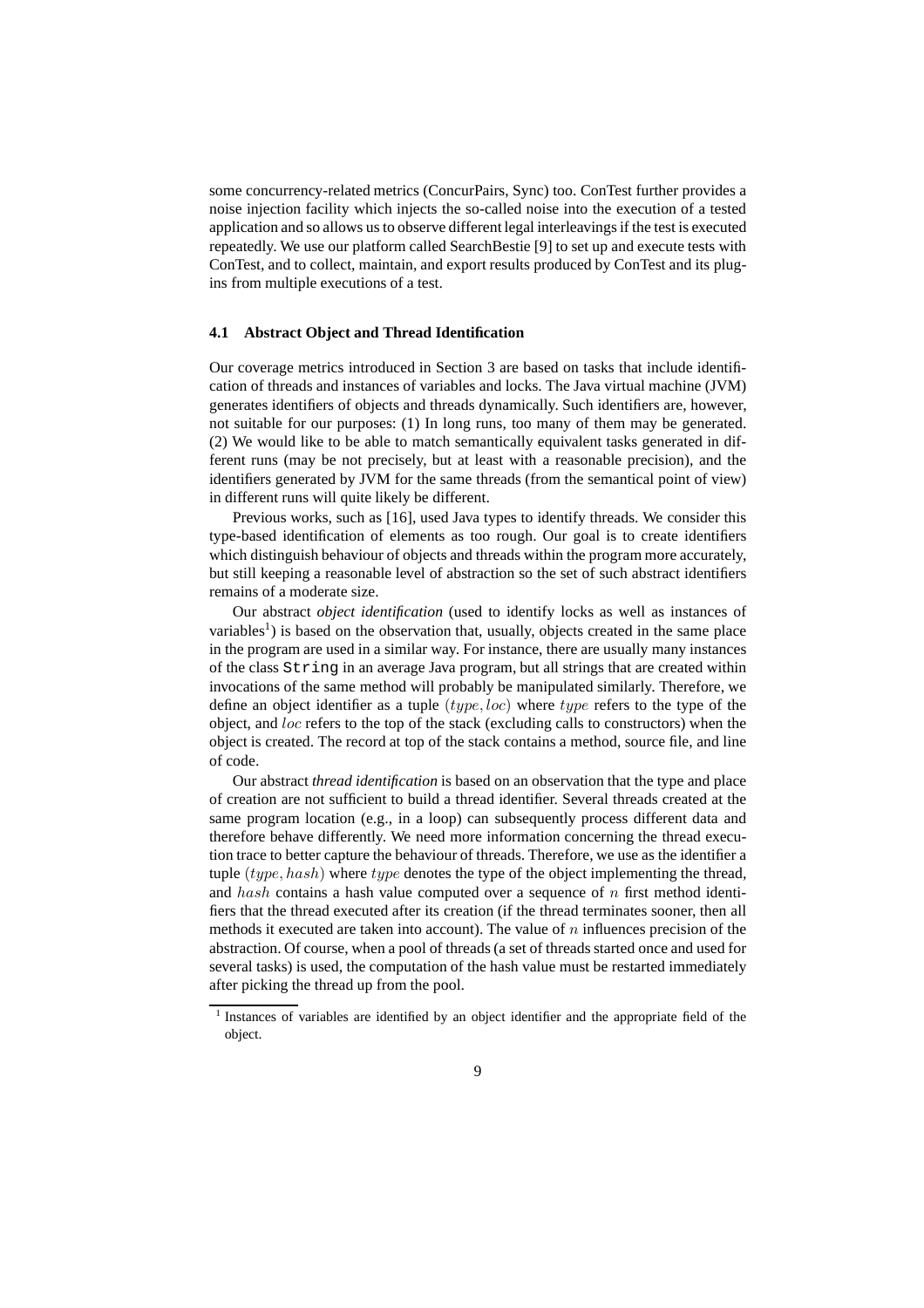## **5 Experiments**

We have evaluated our metrics on four small test cases (Dining philosophers, Airlines, Crawler, and FtpServer) and one big test case (TIDOrbj).

The *Dining philosophers* test case is an implementation of the well-known synchronisation problem of dining philosophers. Our implementation is taken from the distribution of the Java PathFinder model checker. The program generates a set of 6 philosophers (each represented by a thread) and the same number of shared objects representing forks. A deadlock can occur when executing the test case.

The *Airlines* test case is a simple artificial program simulating an air ticket reservation system. It generates a database of air tickets and then allows 2 resellers (each represented by a separate thread) to sell tickets to 4 sets of 10 customers (each set is represented by a separate thread). Finally, a check whether the number of customers with tickets is equal to the number of sold tickets is done. The program contains a highlevel atomicity violation whose occurrence makes the final check fail.

The three other considered programs are real-life case studies. *WebCrawler* is a part of an older version of a major IBM production software. It demonstrates a tricky concurrency bug detected in this software. The crawler creates a set of threads waiting for a connection. If a connection simulated by a testing environment is established, a worker thread serves it. There is a bug in a method that is called when the crawler shuts down. The bug causes an exception sometimes leading to a deadlock. The trickiness of the bug can be seen from its very low error probability shown in Table 2.

Our second real-life case study is an early development version of an open-source *FTPServer* produced by Apache. This case study has 120 classes. The server creates a new worker thread for each new incoming connection to serve it. The version of the server we used contains several data races that can cause exceptions during the shut down process when there is still an active connection. The probability of spotting an error when noise injection is enabled is quite high in this example because there are multiple places in the test where an exception can be generated.

Our biggest test case is *TIDorbJ*—a CORBA-compliant ORB (Object Request Broker) product that is a part of the MORFEO Community Middleware Platform [17]. The instrumented part of the middleware has 1399 classes. We have used the *Echo concurrent* test which checks how the infrastructure handles multiple concurrent simple requests. The test starts an instrumented server and then 10 clients, each sending 5 requests to the server. There was originally no error in this test, and therefore we introduced one by commenting one synchronised statement in the part of code that is executed by the test. This way we introduced a high-level atomicity violation that leads to a null pointer exception.

We used our infrastructure introduced in Section 4 to collect relevant data from 10,000 executions of the small test cases and 4,000 executions of TIDOrbj. In order to see as many different legal interleaving scenarios as possible, we set up ConTest to randomly inject noise into the executions. We have implemented ConTest plug-ins to collect coverage information and set up SearchBestie to detect occurrences of errors (deadlocks were detected using a timeout, other errors by detection of unhandled exceptions). All further studies of the metrics were done using the collection of executions obtained this way. For instance, we often needed to evaluate the behaviour of the metrics on series of executions. To generate the needed series of executions, we used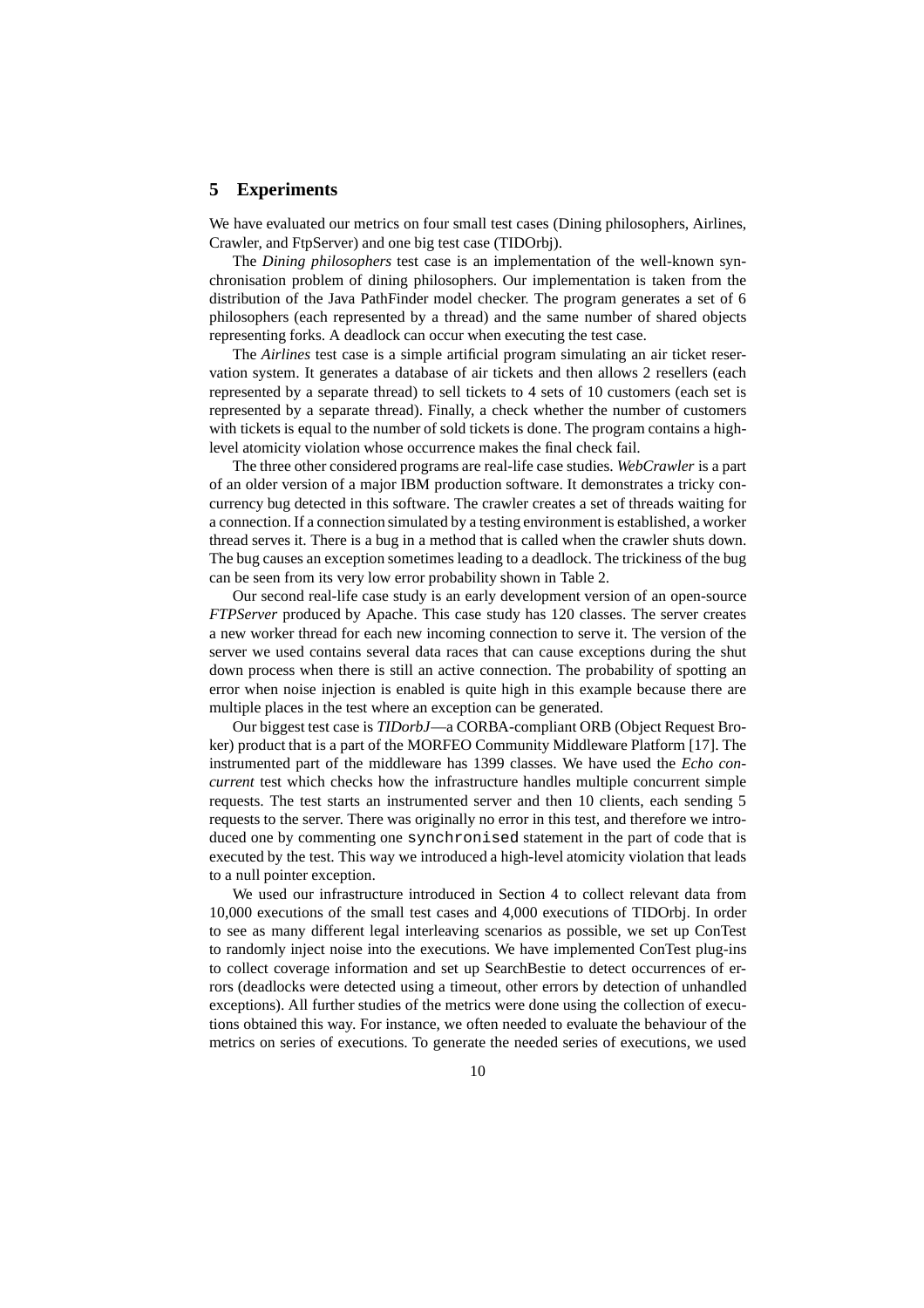|                 |               |        | Error   Object Abstraction |    |     | ThreadAbstraction |                             |   |                                                       |  |
|-----------------|---------------|--------|----------------------------|----|-----|-------------------|-----------------------------|---|-------------------------------------------------------|--|
|                 | Classes Ratio |        |                            |    |     |                   |                             |   | Real Type Abs Real Type $Also_{10}$ Abs <sub>20</sub> |  |
| Dining phil.    | 2             | 0.4151 | 130                        | 3  |     |                   | $\mathcal{D}_{\mathcal{A}}$ |   |                                                       |  |
| <b>Airlines</b> |               |        | 0.0333 15210               | 6  | 6   | 60                | 3                           | 3 |                                                       |  |
| Crawler         | 19            | 0.0006 | 1828                       | 13 | 14  | 180               | 4                           | 9 |                                                       |  |
| FtpServer       | 120           |        | 0.4032 26110               | 27 | 29  | 1641              | 5                           | 5 |                                                       |  |
| TIDOrbJ echo    | 1399          | 0.017  | 180320                     | 98 | 129 | 79                | 5                           | 9 | 11                                                    |  |

**Table 2.** Test cases and abstract identifiers

SearchBestie to randomly select a needed number of executions out of the recorded collection and to compute accumulated values of the chosen metrics on such series. All tests were executed on a computer with an Intel 6600 processor and 2 GB of memory, running Sun Java version 1.6 under GNU Linux.

Table 2 gives some statistics about our test cases. The second column of the table shows the number of instrumented classes for each test case. The following column shows the probability of spotting an error during a test execution when random noise injection is used (computed as the number of executions where an error occurs divided by the total number of executions). The rest of the columns provide information about the size of the case studies in terms of the numbers of threads and objects created in them. These columns also illustrate how our abstract identifiers of objects and threads work. The *Real* column contains the total number of distinct objects (or threads) we encountered in 10 performed executions of the tests. The *Type* column shows the total number of distinct object (or thread) types we have spot, and the *Abs* columns show the total number of distinct abstract objects (or threads) we distinguish using our abstract identifiers introduced in Section 4.1. For the thread abstraction, two values are given showing the influence of the length  $n$  of the considered sequence of methods called by the threads.

#### **5.1 Results of Experiments**

A typical behaviour of the considered coverage metrics can be seen in Figure 5.1. All four sub-figures show the cumulative number of coverage tasks of the metrics covered during one randomly chosen series of the Crawler test case executions (with the thread abstraction variable  $n$  set to 20).

Figure 1(a) shows the behaviour of the metrics that, according to our opinion, do not capture the concurrent behaviour accurately enough. One coverage metric for nonconcurrent code measuring the number of *basic blocks* covered during tests is added to demonstrate the difference between classical and concurrency-related coverage metrics. The coverage obtained under the metric based on basic blocks is nearly constant all the time because we are repeatedly executing the same code with the same inputs. For the rest of the metrics shown in Figure  $1(a)$ , the cumulative number of tasks covered during test executions increases only within approximately the 200 first executions, and then a saturation is reached. The only metrics which slightly differ from the others in this group are Eraser and DUPairs. The Eraser metric has a similar behaviour to the  $Avio$ metric (and the metrics close to it) but approximately four times higher numbers of covered tasks. This is caused by the fact that the tracked shared variables usually get to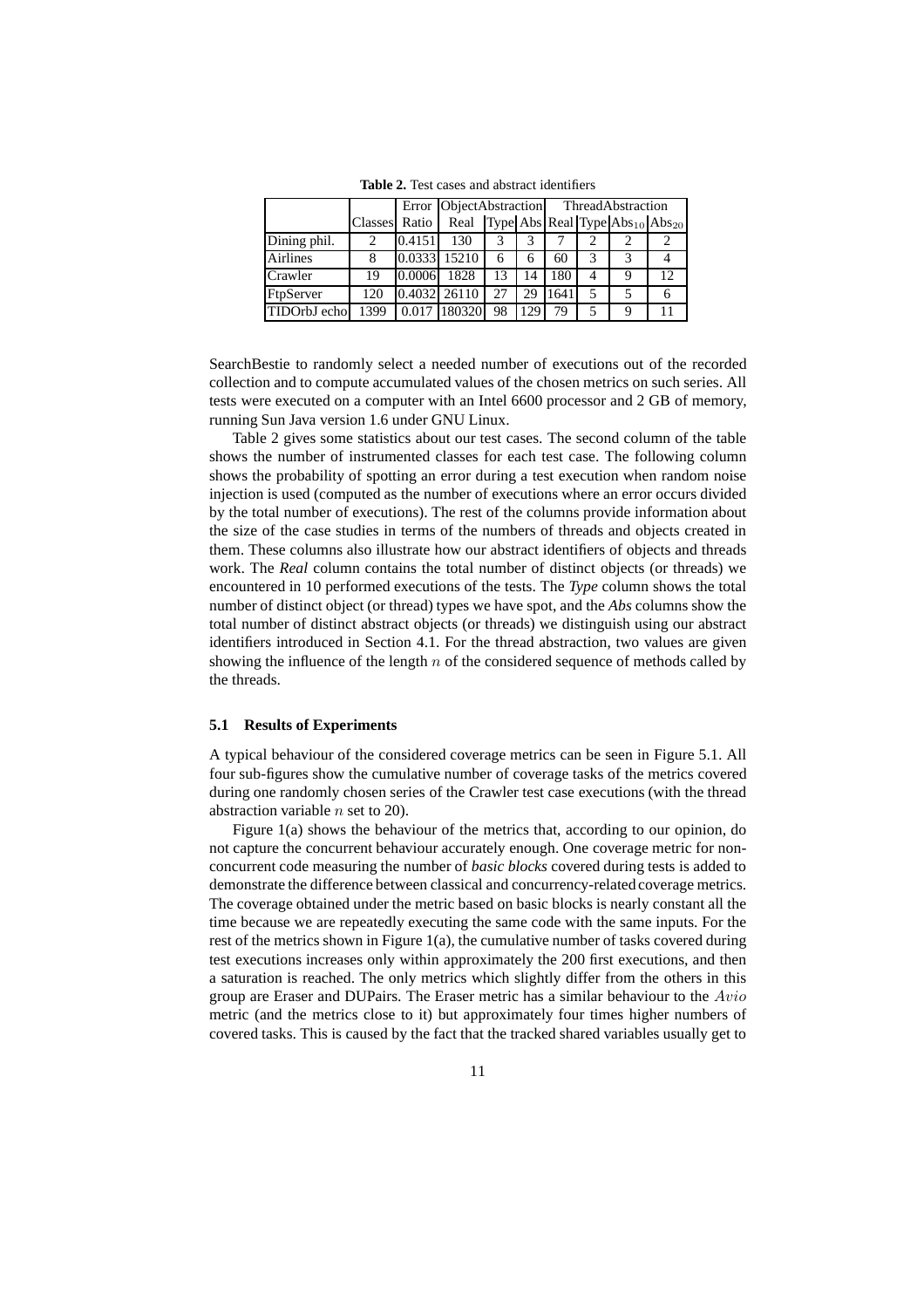

**Fig. 1.** Saturation of different metrics on the Crawler test case (the horizontal axis gives the number of executions, the vertical axis gives the cumulative number of covered tasks)

four Eraser states. The DUPairs metric has also higher numbers of covered tasks but it is almost all the time stabilised.

The most interesting part of Figure 1(a) between 0 and 200 executions is zoomed in Figure 1(b). One can see that the saturation effect occurs earlier (at about 100 executions) for the HBPair and Sync metrics which both focus on synchronisation events only. The Avio metric (and also the Eraser metric which is not shown) that focus on accesses to shared variables saturate a bit later. The depicted curves demonstrate one further disadvantage of the concerned metrics—a presence of distinctive shoulders. A repeated execution of the test case does examine different concurrent behaviours (which is indicated by the later discussed metrics) but the metrics concerned in the figure are not able to distinguish differences in these behaviours, and therefore we can see clear shoulders in the curves (i.e., sequences of constant values). The presence of such shoulders makes automatic saturation detection harder.

Figure 1(c) demonstrates a positive effect of considering an extended context of the tracked events as proposed in Section 3. The metrics concerned in this sub-figure (i.e., Avio<sup>∗</sup> , Eraser<sup>∗</sup> , DUPairs<sup>∗</sup> , HBPair<sup>∗</sup> , GoodLock<sup>∗</sup> , and GoldiLock) are able to distinguish differences in the behaviour of the executed tests more accurately, leading to shorter shoulders, bigger differences in the cumulated values, and a later occurrence of the saturation effect—indicating that the concerned metrics behave in a way much better for saturation-based testing. As can be seen from a similar jump in the obtained coverage of the HBPair<sup>∗</sup> , Eraser<sup>∗</sup> , and Avio<sup>∗</sup> metrics at around 1300 executions, the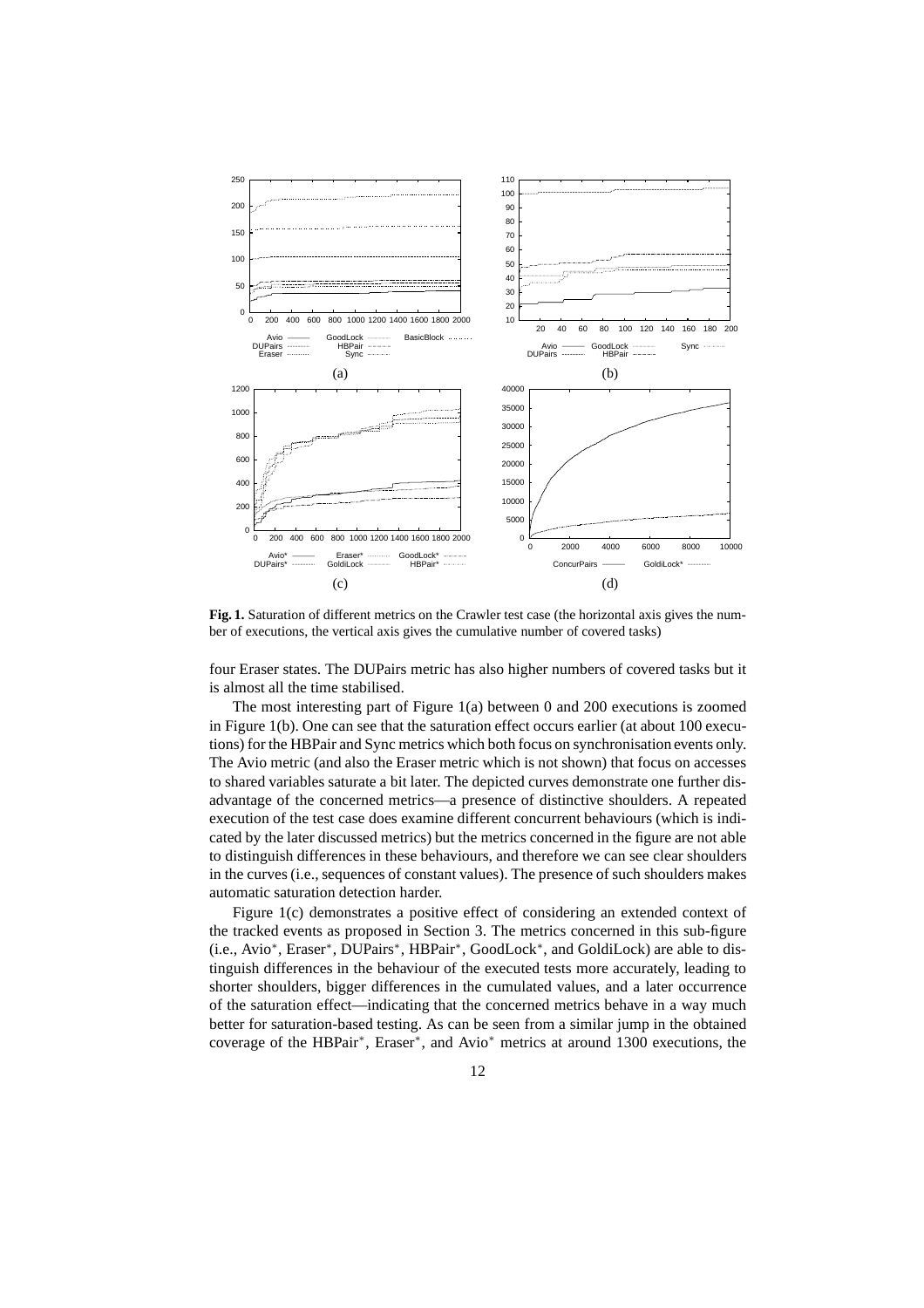extended context can sometimes have a dramatic influence. The jump is caused by the abstract thread identifiers. At the given point, a thread with a new abstract identifier appears, and all tasks involving this thread are different to those already known. This leads to a much more significant increase in the cumulative coverage. On the other hand, a special attention should be paid to the GoldiLock metric. This metric does not suffer from shoulders nor sudden, dramatic increases of the obtained coverage, and it reaches saturation near the saturation points of the other metrics. This is a very positive behaviour, and the GoldiLock metric is clearly winning here.

Figure 1(d) shows problems of metrics that are too accurate, namely, ConcurPairs and GoldiLock<sup>∗</sup> . These metrics work fine for small test cases but when used on a bigger test case they tend to saturate late and produce enormous numbers of covered tasks.

Quantitative properties of the considered metrics in all our test cases can be seen in Table 3. The table shows for each metric and each test case three values computed from a set of 100 different random series consisting of 2,000 test executions. The columns labelled as *Total* show the average total number of distinct tasks produced by the metric. This number demonstrates a big disadvantage of the ConcurPairs coverage metric, namely, its problem with scalability. The metric produced nearly 5 million of distinct tasks for 2,000 executions of the TIDOrbJ test case which makes further analyses quite time demanding.

The columns of Table 3 labelled as *Average percentage* represent the ratio between the Total and average number of tasks covered within one execution. A high number in this column means that most of the total number of covered tasks were covered within one execution. The cumulative coverage under such metrics (for DUPairs, Eraser, and Sync) usually stabilises early or grows very slowly. In both of these cases, the detection of saturation is problematic. Contrary, if the average percentage is too low (for ConcurPairs and GoldiLock<sup>∗</sup> ), the cumulative coverage grows for a very long time.

Finally, the columns of Table 3 labelled *Smooth percentage* give an insight in how smooth the growth of the accumulated coverage is. The column contains the ratio between the average number of the distinct cumulative coverage values reached under a metric when going through the considered executions and the number of test executions (2,000). High values (for ConcurPairs and GoldiLock<sup>∗</sup> ) mean that the cumulated coverage under the metric changed many times, and therefore there was contiguously growing. Low values (for Avio, DUPairs, Eraser, GoodLock, and Sync) mean that the cumulated coverage changed only a few times, and therefore there either occurred a fast saturation or there appeared long shoulders. Both of these phenomena are problematic for a good metric to be used in saturation-based testing.

The table also shows a disadvantage of the GoodLock<sup>∗</sup> metric. The metric focuses on nested locking as was described in Section 3.2. If such a phenomenon does not occur in the tested program, the metric provides no information as can be seen in the Airlines and FtpServer test cases. On the other hand, the metric can provide additional information which cannot be directly inferred by other metrics in programs which contains this phenomenon. In total, the evaluation in Table 3 gives similar champions for a good metric to be used in saturation-based testing as what we saw in Figure  $1(c)$ . Namely, this is the case of the Avio<sup>∗</sup> , Eraser<sup>∗</sup> , DUPairs<sup>∗</sup> , HBPair<sup>∗</sup> , and GoldiLock metrics.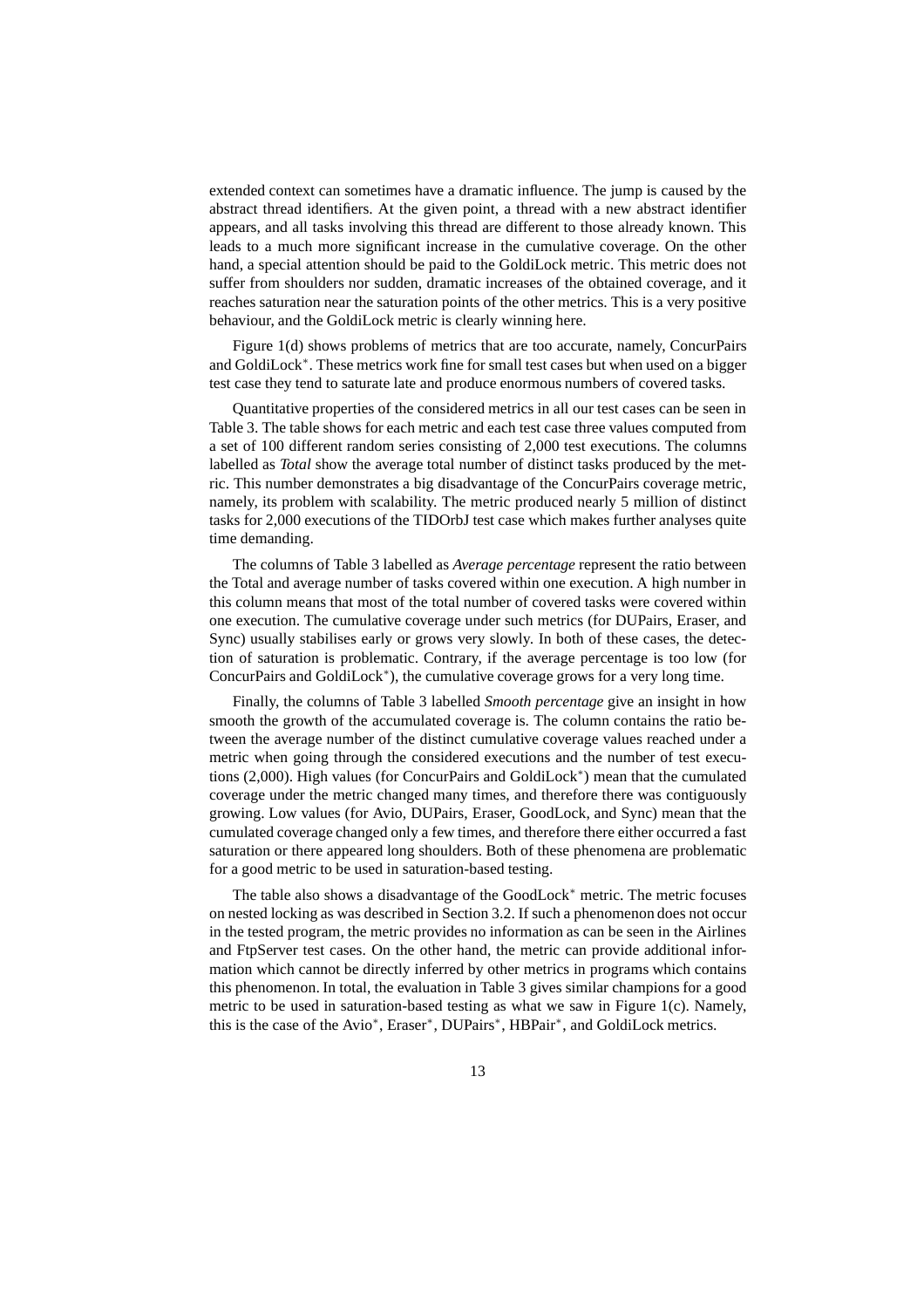|                | $\overline{\text{Dining}}$ phil. |              |             | Airlines |                   |              | Crawler |                           |                | FtpServer |                          |                | TIDOrbJ echo |                   |                |
|----------------|----------------------------------|--------------|-------------|----------|-------------------|--------------|---------|---------------------------|----------------|-----------|--------------------------|----------------|--------------|-------------------|----------------|
|                | Total                            | ೫<br>Average | ℅<br>Smooth | Total    | ℅<br>Average      | S,<br>Smooth | Total   | వ్<br>$\omega$<br>Average | ℅<br>Smooth    | Total     | S,<br>Average            | ℅<br>Smooth    | Total        | ℅<br>Φ<br>Average | ℅<br>Smooth    |
| Avio           | 6                                | 47           | $\Omega$    | 17       | 60                |              | 40      | 22                        | 1              | 529       | 45                       | 10             | 822          | 50                | 8              |
| $Avio^*$       | 30                               | 10           | 0           | 490      | $\overline{c}$    | 10           | 418     | 3                         | 9              | 1023      | 33                       | 16             | 3280         | 29                | 22             |
| ConcurP.       | 4059                             | 6            | 38          | 16730    | 6                 | 85           | 20866   | 3                         | 83             | 526280    | 6                        | 100            | 4908100      | 2                 | 100            |
| <b>DUPairs</b> | 18                               | 76           | $\Omega$    | 43       | 97                | $\Omega$     | 105     | 81                        |                | 330       | 92                       | $\overline{c}$ | 1933         | 98                | $\overline{2}$ |
| DUPair*        | 72                               | 19           | $\Omega$    | 1401     | 3                 | 9            | 921     | 11                        | 8              | 646       | 82                       | 3              | 3092         | 90                | $\overline{4}$ |
| Eraser         | 29                               | 76           | $\Omega$    | 73       | 96                | $\Omega$     | 217     | 64                        | $\mathfrak{D}$ | 684       | 88                       | 4              | 2978         | 90                | $\overline{4}$ |
| Eraser*        | 89                               | 25           | $\Omega$    | 1429     | 5                 | 8            | 861     | 19                        | 5              | 1086      | 79                       | 4              | 4886         | 83                | 6              |
| GoldiLock      | 26                               | 73           | 0           | 102      | 64                | 2            | 384     | 20                        | 12             | 1091      | 61                       | 9              | 6265         | 51                | 29             |
| GoldiLock*     | 119                              | 16           | $\theta$    | 4217     | 1                 | 20           | 3335    | 3                         | 26             | 2210      | 47                       | 12             | 10434        | 41                | 46             |
| GoodLock       | 9                                | 56           | $\Omega$    | $\Omega$ | $\qquad \qquad -$ | $\Omega$     | 57      | 52                        |                | $\theta$  | $\overline{\phantom{a}}$ | $\Omega$       | 321          | 63                | 3              |
| $GoodLock*$    | 22                               | 23           | $\Omega$    | $\theta$ | $\qquad \qquad -$ | $\Omega$     | 258     | 17                        | 4              | $\theta$  | $\overline{\phantom{a}}$ | $\Omega$       | 915          | 34                | 6              |
| <b>HBPair</b>  | 6                                | 62           | $\Omega$    | 25       | 79                | $\Omega$     | 61      | 39                        | 1              | 13        | 73                       | $\Omega$       | 131          | 70                | $\overline{2}$ |
| HBPair*        | 29                               | 13           | $\Omega$    | 1013     | $\overline{c}$    | 13           | 984     | 4                         | 12             | 28        | 49                       | $\Omega$       | 420          | 46                | 5              |
| Sync           | 8                                | 56           | $\theta$    | 27       | 78                | $\Omega$     | 49      | 46                        |                | 22        | 66                       | $\Omega$       | 172          | 79                | $\overline{2}$ |

**Table 3.** A quantitative comparison of the metrics

# **6 Conclusions and Future Work**

We have proposed a methodology of deriving new coverage metrics to be used in testing of concurrent software from dynamic (and possibly also static) analyses designed for discovering bugs in concurrent programs. Using this idea, we have derived several new concrete metrics. We have performed an empirical evaluation of these metrics, which has shown that several of them are indeed better for use in saturation-based and searchbased testing than various previously known metrics.

As an additional advantage of the metrics that we have proposed, we can mention their better applicability in debugging. For debugging, understandability of each coverage task is important. We believe that tasks generated by our metrics provide much more problem-related information to the tester than existing metrics such as ConcurPairs or DUPairs. The tester can track the threads and objects that appear in the covered tasks to their place of creation or use some additional information (e.g., a lockset) present in the tasks to better understand what happened during the witnessed executions.

In the future, more experimental evidence about the proposed metrics should be obtained to further explore their properties. Metrics based on other dynamic as well as static analyses could be considered too. Finally, an evaluation of the metrics within the entire framework of search-based testing should be done.

*Acknowledgement.* This work was supported by the Czech Science Foundation (projects no. P103/10/0306 and 102/09/H042), the Czech Ministry of Education (projects COST OC10009 and MSM 0021630528), and the internal BUT project FIT-11-1.